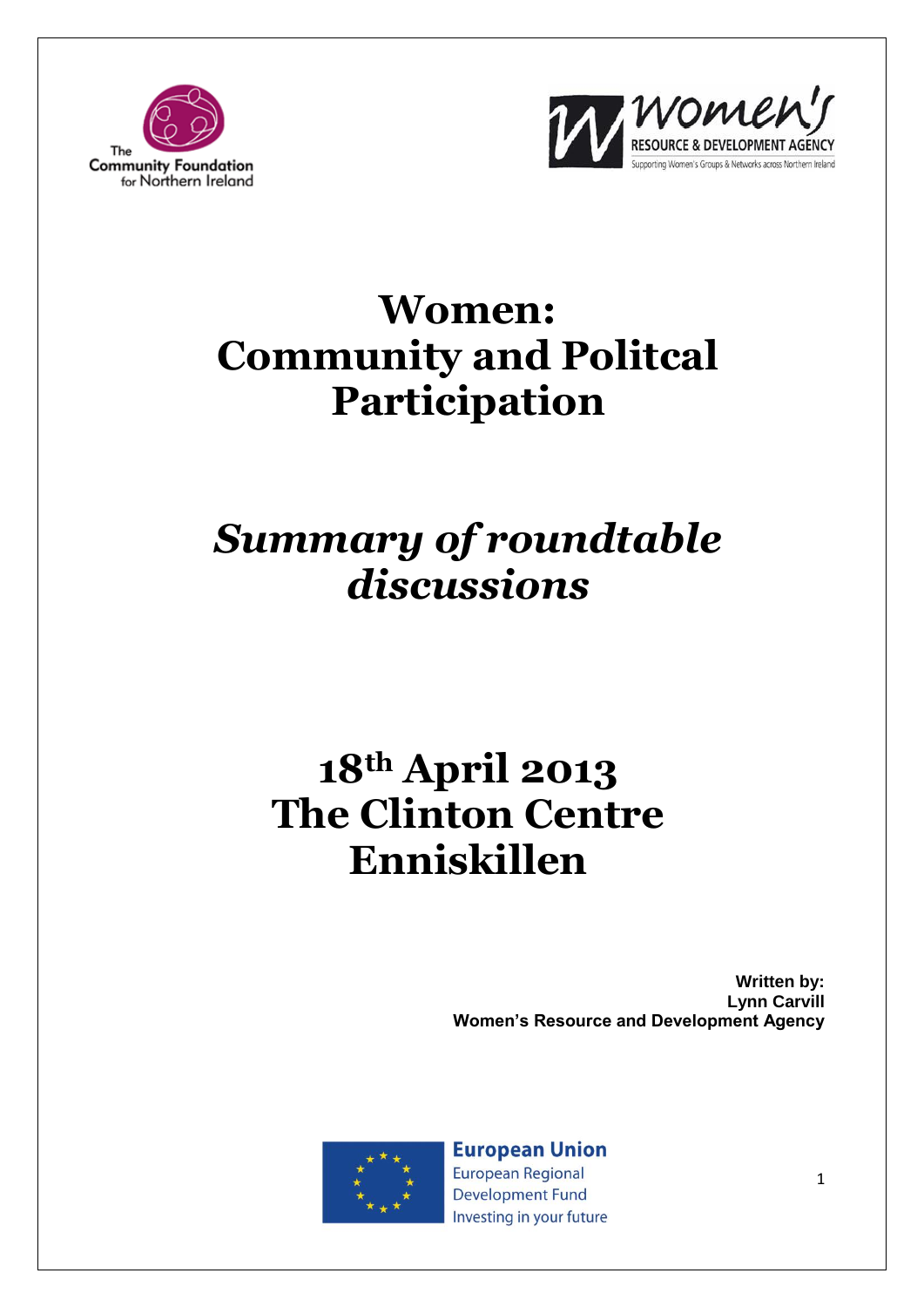# **Women: Community and Political Participation Summary of Roundtable Discussions Enniskillen 18th April 2013**

#### **Introduction of Overall Project**

The National Women's Council of Ireland (NWCI) and the Community Foundation for Northern Ireland (CFNI) and the Women's Resource and Development Agency (WRDA) are partners in a Peace 3 project that aims to capture the experiences of women living through conflict and through the subsequent period of conflict resolution and peace building.

The aim is to learn from the experience of women who have lived through these processes and to try to identify ways in which to make a positive impact. Over two years this project will bring women together on a cross community and a cross border basis and they will have an opportunity to exchange learning with women from other conflict areas through the Foundations for Peace Network.

Key issues will be highlighted in different workshops which will take place throughout Northern Ireland and in border county areas. These are:

- Violence, safety and security
- Decision making and representation
- Women's rights are human rights women and social justice
- Women and the legacies of the past
- Women and institutional change

The final part of the project is aimed at placing on an international stage all that has been learned through the discussions between women from different communities and regions. The project will have two important outcomes:

- The learning gathered will be used for the design of policy recommendations that will be disseminated through the production of a Policy Report on Gender and Peacebuilding which will be primarily focused on influencing institutional change in both Northern Ireland and the Republic of Ireland
- A Tool Kit on Women and Peacebuilding: Developing Practical Approaches will be produced. This will be circulated internationally with the intention of influencing governments and agencies responsible for providing grants and assistance to war-torn societies.

#### **Format**

Over 40 women from County Fermanagh attended a workshop to discuss and provide their personal perspective on issues affecting women's community and political participation.

The morning began with Aideen McGinley OBE providing a contextual presentation to the audience.

Facilitated discussions took place around five tables with a scribe noting the issues that were raised. Participants were asked to focus their discussions around the following key questions: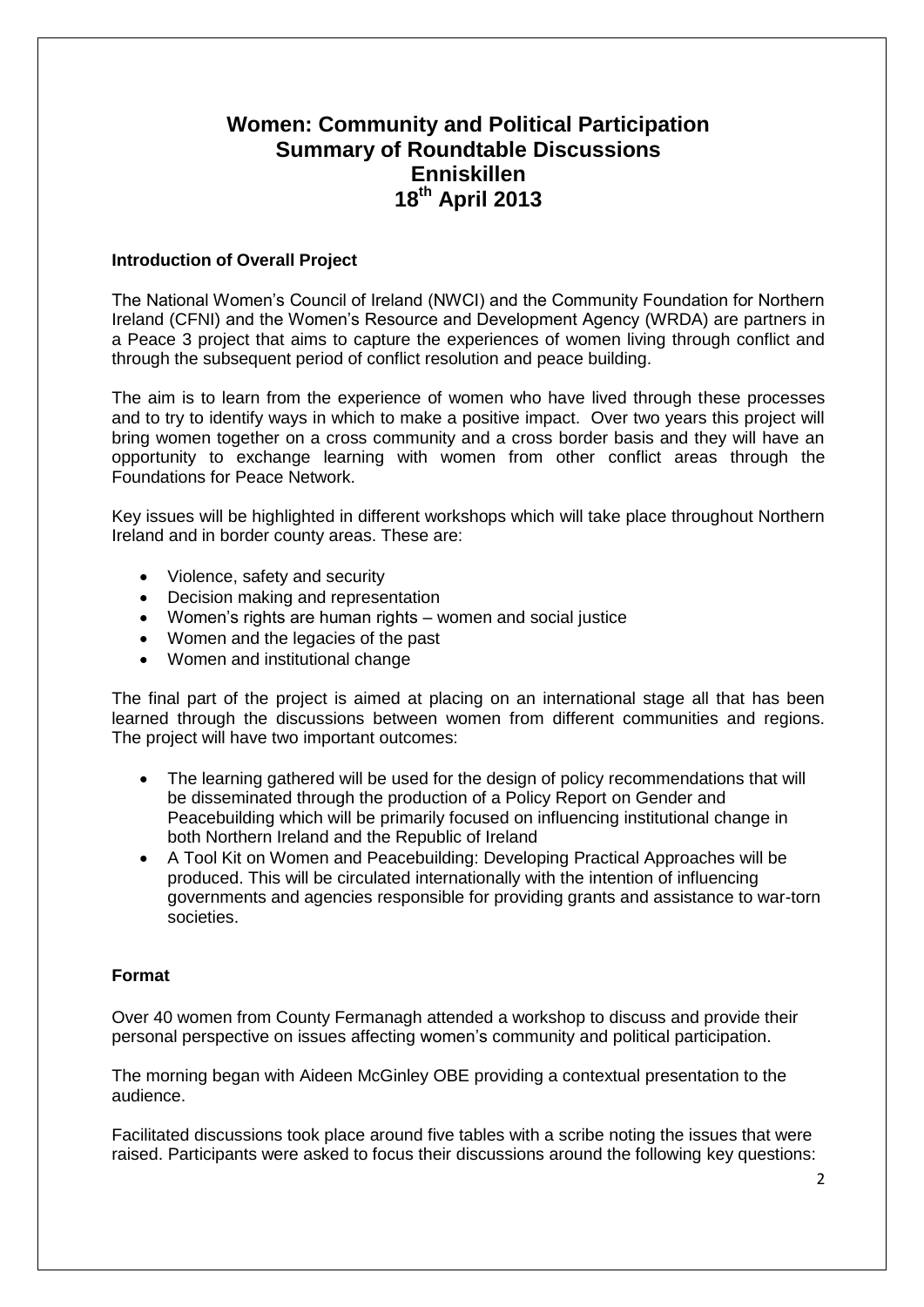# **Questions for workshop:**

We wanted to find out views on women's participation at community level and political level.

#### **Q.1 How would more women making decisions in community life and political life make a difference?**

#### **Q.2 Do you feel women's participation in community and political life is better or worse now, than 15 years ago? In what way?**

At the end of each table discussion, the women were asked to prioritise the issues they felt strongest about. Participants were given dots to place on the flipchart in order to stress what they felt was most important to them overall. The table facilitator was then able to feedback the key points to the wider group. All notes and feedback are included in the written report.

A short plenary discussion ensued after the facilitated workshops.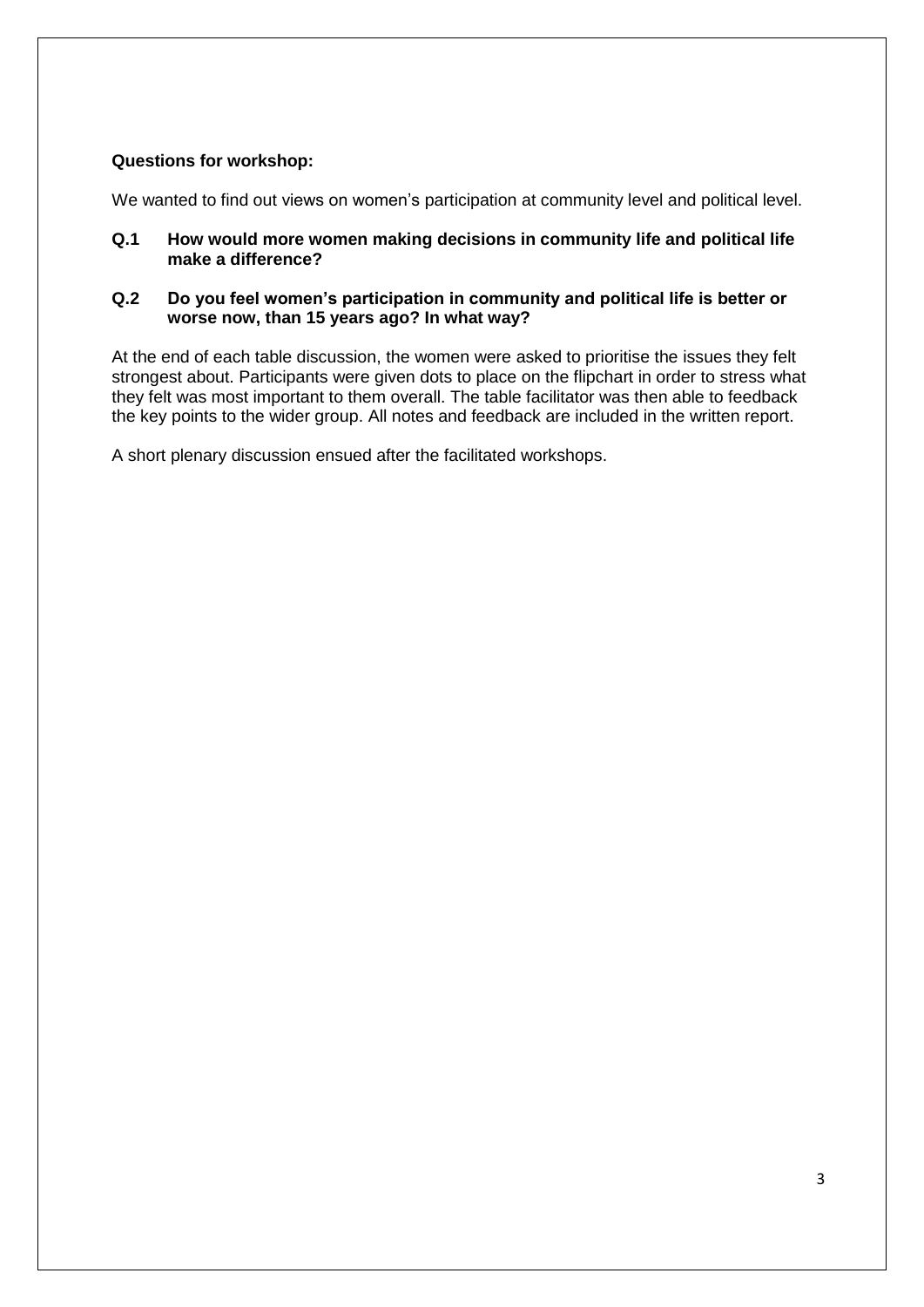Below is a synopsis of the discussions.

# **Q1a How would more women making decisions in community life make a difference?**

# **Education**

Initial responses to this question addressed what women needed in order to become more involved in decision-making. The first 'need' idetified was education. Women throughout their life should be able to access education. As one woman said, *'Educate the woman and you educate the whole house'.* Some of the participants said that many women of the older generation need to access education on financial capability.

There was a specific call for women to be able to access education specifically in financial capability. This was seen as an issue for older women who become widowed and find themselves responsible for the household finances for the first time. To have access to such courses through local women's groups would be a welcome development.

Attending meetings/courses through local women's groups was cited as a great way to build social networks and for women to learn from each other.

# **Building Confidence**

The second issue the women raised as necessary to address in order to get more women involved in decision-making was 'confidence building'.

Participants said that women need more advice and guidance and upskilling to develop confidence. Being part of a women's group is a great way to develop confidence.

There was a view that women do not value themselves and a real imperative to build the self confidence and esteem amongst women. Many women have 'run out of energy' – they need empowered and supported.

Women's groups are playing a vital role in communities and society and much of this work is not recognised. The work of women in the community (much of it behind the scenes) should be recognised and valued.

#### **Women and Caring**

As well as addressing issues of education and confidence building participants also believed that women's role as carer resulted in them having less time to take on decision-making roles external to the domestic setting. Family commitments are never ending and it just isn't the same for men.

Childcare provision is patchy and hugely expensive – and this doesn't help women move into decision-making roles. Some of the women said there should be crèches available within work places.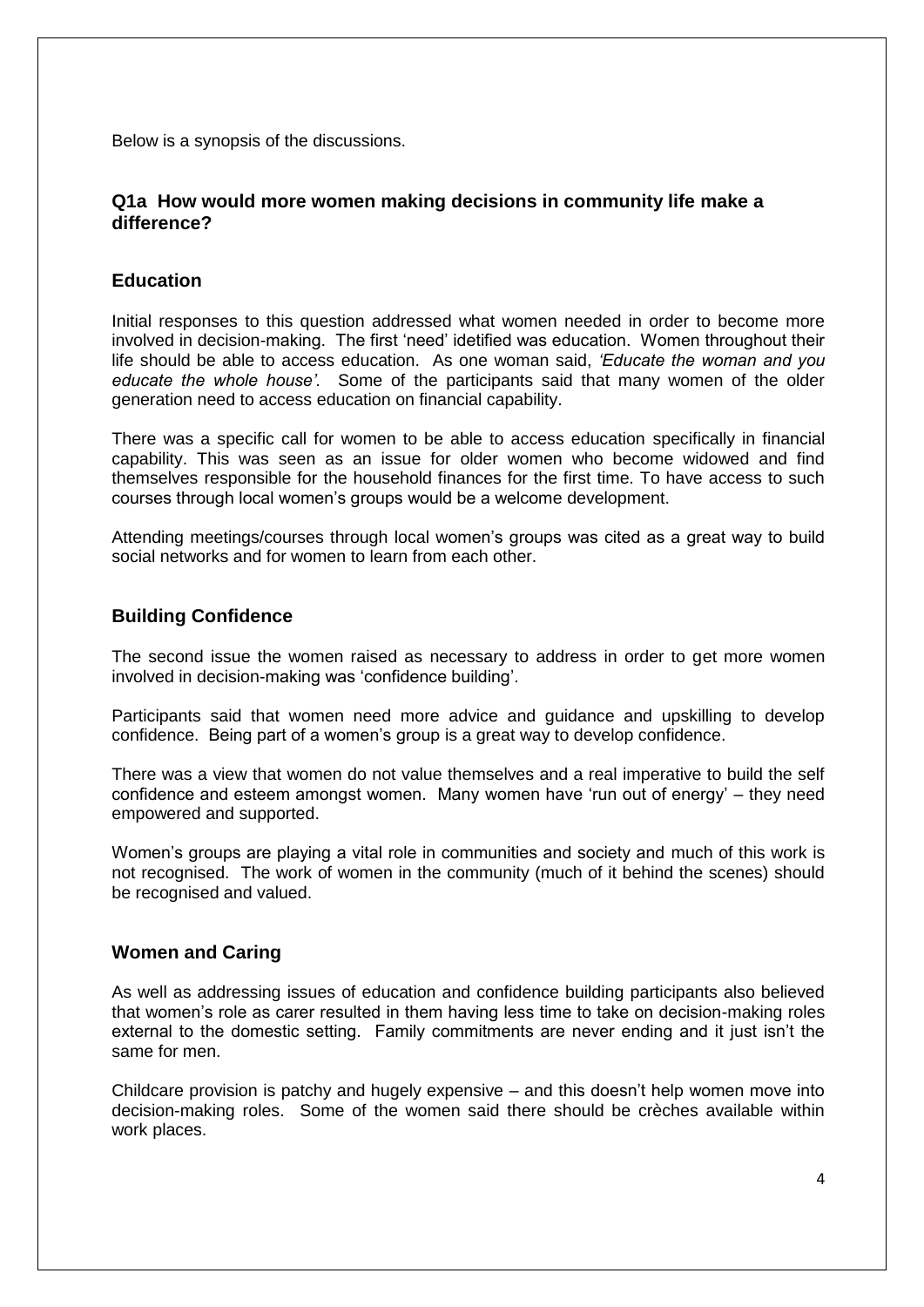On a general level, participants believed that sexism was pervasive. There is a culture where 'men are men and women are women' and men are happy to remind women that they are 'just women'.

#### **Quality of Life would Improve**

When addressing the question of how having more women involved in decision-making at community level, there was a strong view that it would lead to an improved quality of life for all – young and old, protestant and Catholic, men and women.

Having more women in decision-making would provide more balanced information to government to inform policy development. An example given was the current health strategy 'Transforming Your Care'. The women wondered if a gendered perspective had been used in developing this policy. Women are responsible for 'caring' in the main. If government are withdrawing services in this area, the work will fall to women.

Other policy areas such as Reform of Local Government, childcare, education and flexibility in work all need to have woman's perspective and this is often missing. Some women spoke about the work Michelle Gildernew has pushed in terms of rural childcare provision when she had been DARD Minister and how it was lost when she left.

There would be more focus on family and social issues. Women use their emotional intelligence more than men and they give a different view as, often their priorities are different. Women are also more empathetic.

Women tend to get things done; they are more proactive. They have a better overview of social problems. Men are more of the view 'if it's not broke, don't fix it'. When women are represented at decision-making level there is a noticeable lack of value placed on the needs of women and children.

There was also a clear view expressed that having an all female decision-making forum is as undesirable as the current situation. Balance is what is required.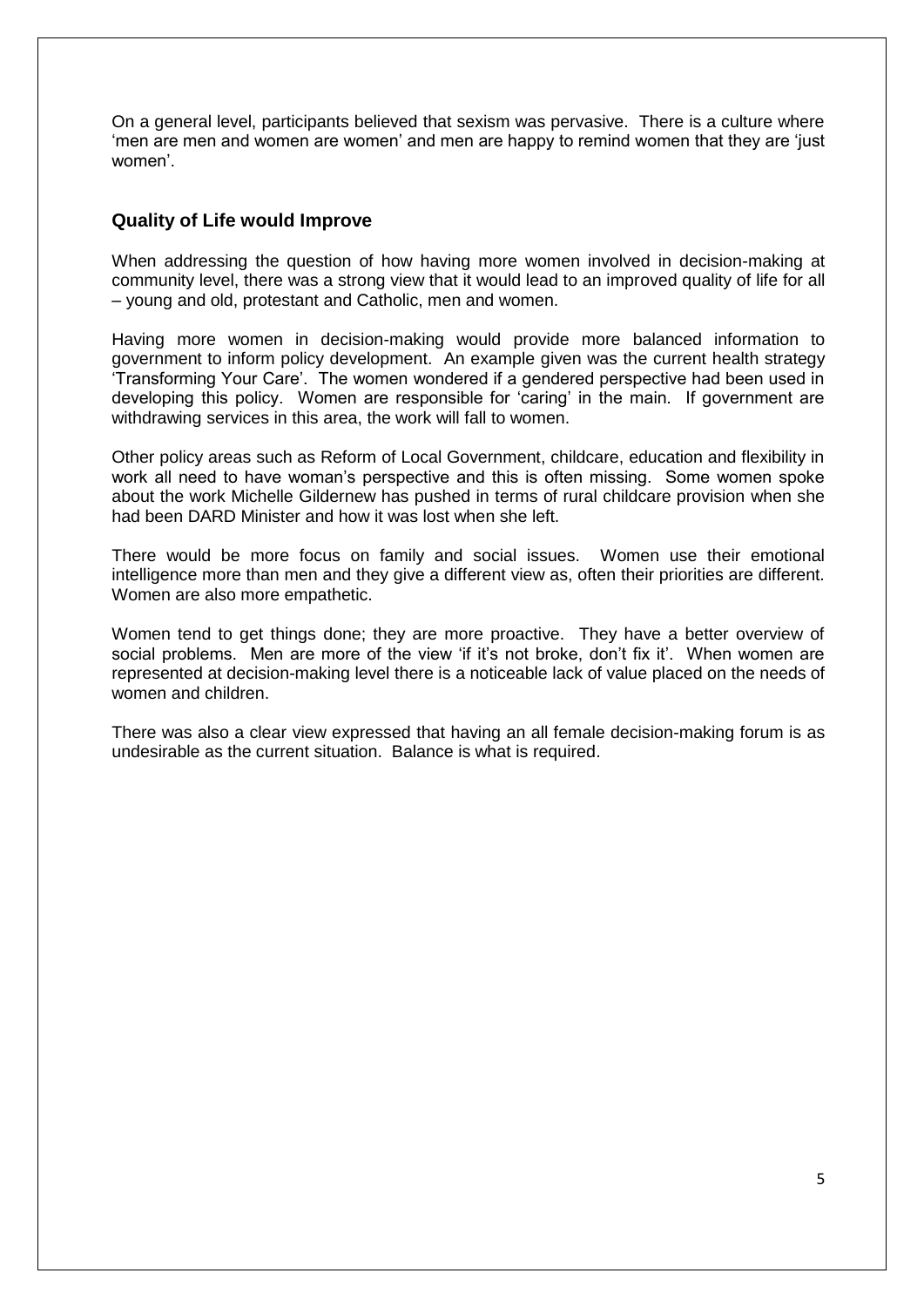### **Q1b How would more women making decisions in political life make a difference?**

When addressing the issue of more women in political decision-making, participants also mentioned some of the barriers facing women. The lack of maternity leave for female politicians was viewed as a problem, as was the lack of female role models and dearth of childcare.

# **The Male Culture of Politics**

The culture of politics was viewed as problematic to women. It's a very male, often aggressive and adversarial.

Participants lamented the fact that women who entered public life often took on male traits and 'played the man's game'. The perception was that they often lose their femininity and take on male behaviours.

The difference between aggression and assertiveness should be taught to political and public representatives.

There was acknowledgement that to have a political life women had to develop a certain level of toughness. The example given was Monica McWilliams and how she stood up to the male politicians. Women had to be very assertive to break into the male dominated world of politics. Much of politics is about playing games and many women simply don't like this. Thus men tend to be more involved in politics with a big 'P' and women more likely to be involved in their community dealing with local issues.

There was also some discussion around the perception that women often don't support women and this needs to change.

#### **Would women make a difference?**

The general view was that men in power do not care about women's issues. Women need to be there to ensure that the social, cultural and economic issues that matter to women are addressed. Only women really know 'women's issues'. Childcare, rural issues such as isolation or older people and transport, security and education issues would all be addressed in a more informed and rounded way.

Participants said we need more female role models in political life. Women can be more approachable than men – having women there would make politics more inclusive and transparent. Women would 'cut through the waffle and get things done'.

Again Michelle Gildernew was held up as good example of a female Minister who ensured women's issues were brought to the table in terms of rural policy development.

While politics was viewed as a male bastion of power, another example given was sport and particularly the GAA which was viewed as 'closed jobs for the boys'.

The women believed that there has been some change in terms of women making different job choices and also men working in what would be perceived as 'female' jobs. This was viewed as a positive thing.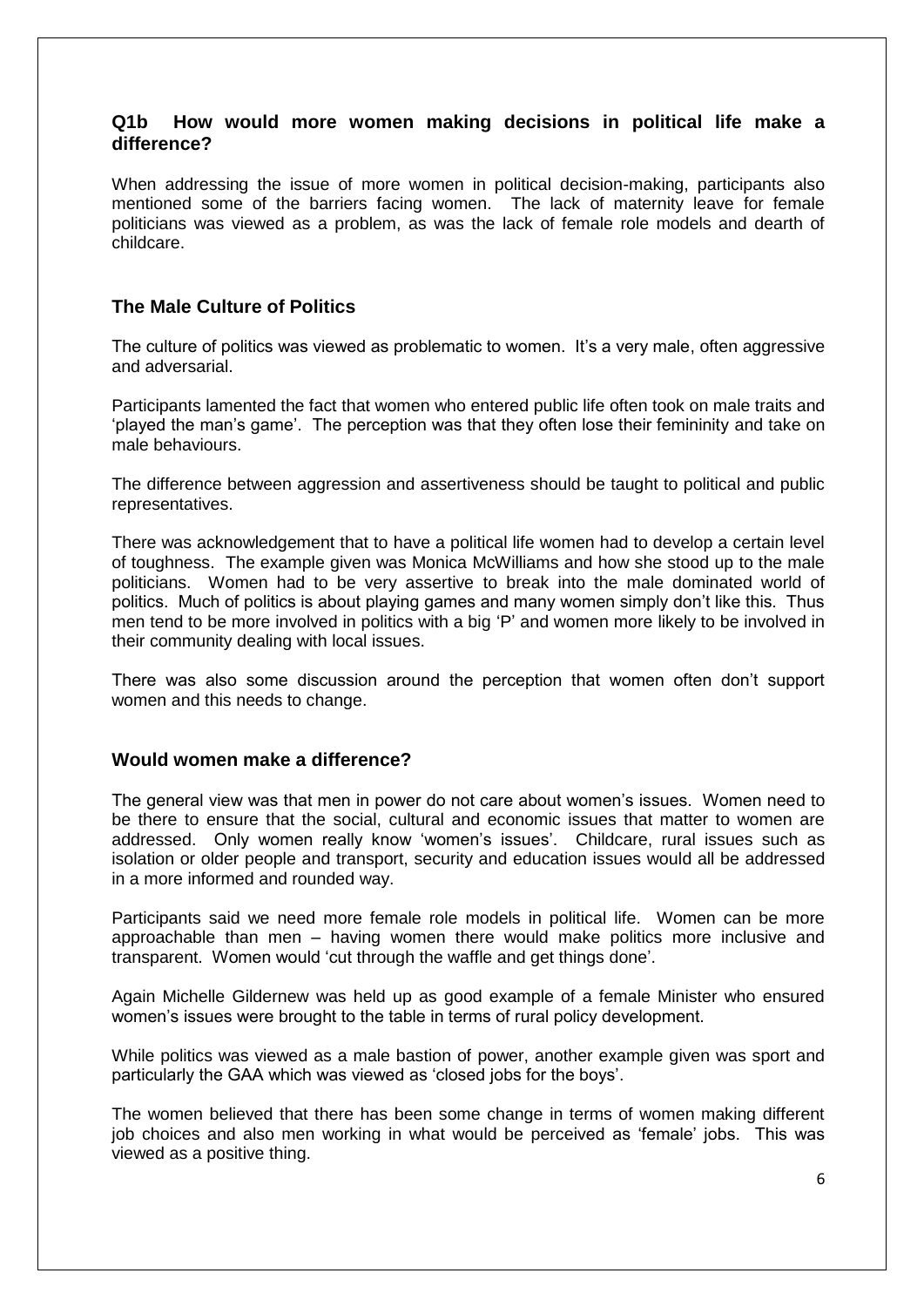As in community decision-making, the women believed that there should be balance in political decision-making. In representative roles like this it should be 50:50 male and female, mirroring the make-up of society. Some women also advocated that quotas be used to make this happen.

Finally in relation to this question the women said that it is important to recognise and value the differences between men and women. Diversity is a good thing and leads to better decision-making.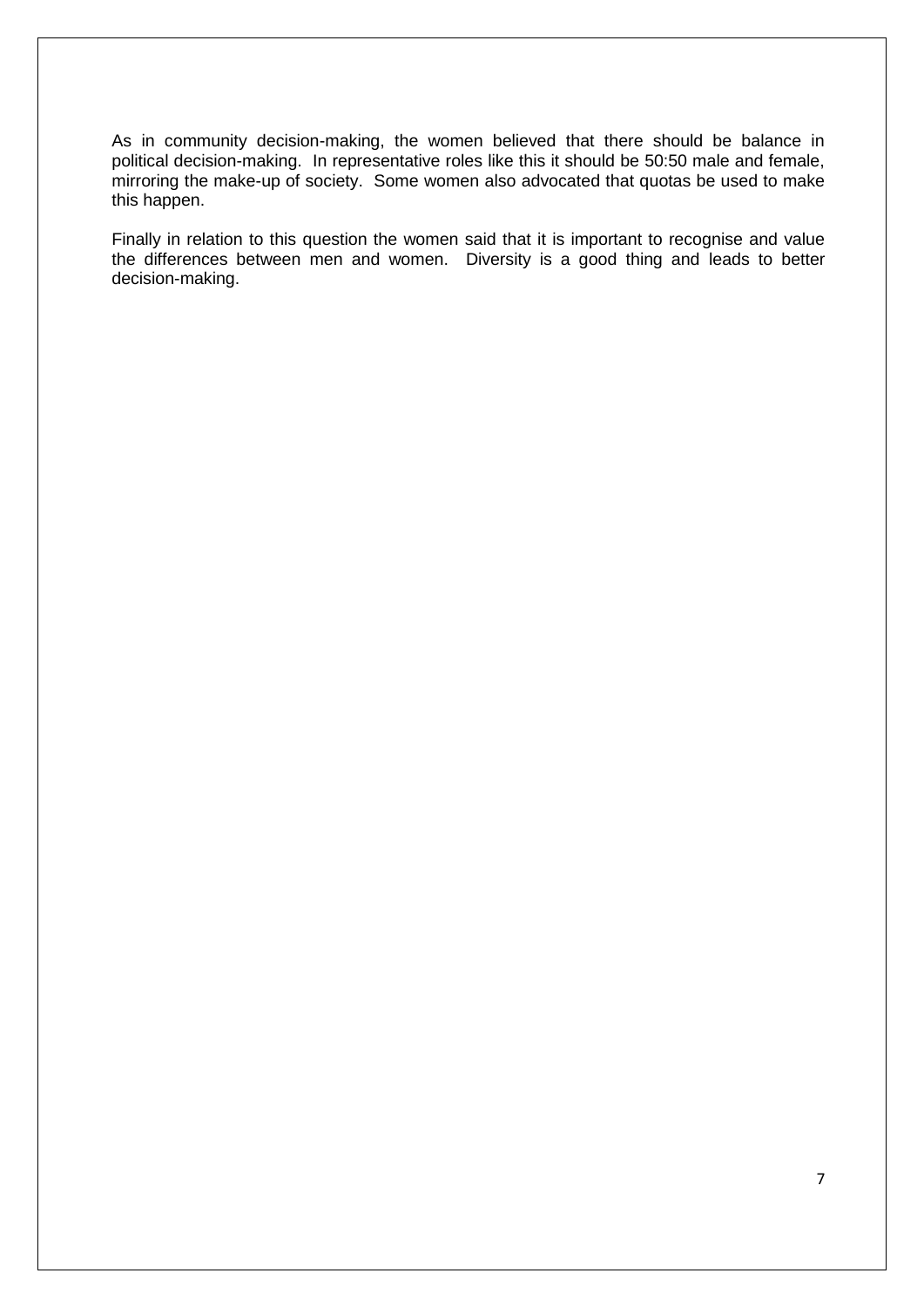# **Q2 Is women's participation in community and political better or worse now, than 15 years ago? In what way?**

The general view was that women have become invisible in legacy discussions. There has been so much pain and sorrow for everyone affected by the troubles but women have struggled to find their place in the aftermath. It is also the case that many women have become heads of their households, where their husbands died in the troubles. A discussion also took place around funding community development work. As this is where women are more prevalent in decision-making roles, if the funding dries up, women will lose their jobs. That the legacy of the troubles is viewed through a male lens is exemplified by the Peace money going to the maze project – which is viewed as 'male history'.

#### **Decision Making in Community life**

Participants thought that women were much more likely to be found in decision making roles in the community than in political life. Community work suits women better as change happens much quicker than in political life.

In terms of how things have changed over the last 15 years, women have been helped to come together in groups and fund pieces of work through European Peace funding. Before this there was little funding available to enable women to come together and work together.

There is much more activity at a community level now than there was 15 years ago and much more available for women in terms of community education and courses.

Women's participation has ensured there is a more nurturing environment in some local communities and it was believed that their participation at community level has resulted in a greater societal acceptance of women entering public life.

#### **Decision Making in Political Life**

Participants voiced a desire to see more women influencing politics in Stormont and in London. They believed that there were more women in political decision-making roles now than 15 years ago – but there still wasn't enough.

There were noticeably more women in Councils but it was acknowledged that the 'game of politics' was not appealing to many women. Women can be put off politics as it often appears to be about scoring points and party politics. Timing and length of meetings can also put women off and there is no recognition of childcare responsibilities. All in all the political process and political parties can put women off becoming involved. There was also a perceived requirement for ruthlessness to get involved in politics.

There was some discussion about the welcome success of the Women's Coalition at the beginning of the Peace process and participants wondered what had happened to the party.

The main view was that politics is still male dominated with women often working behind the scenes.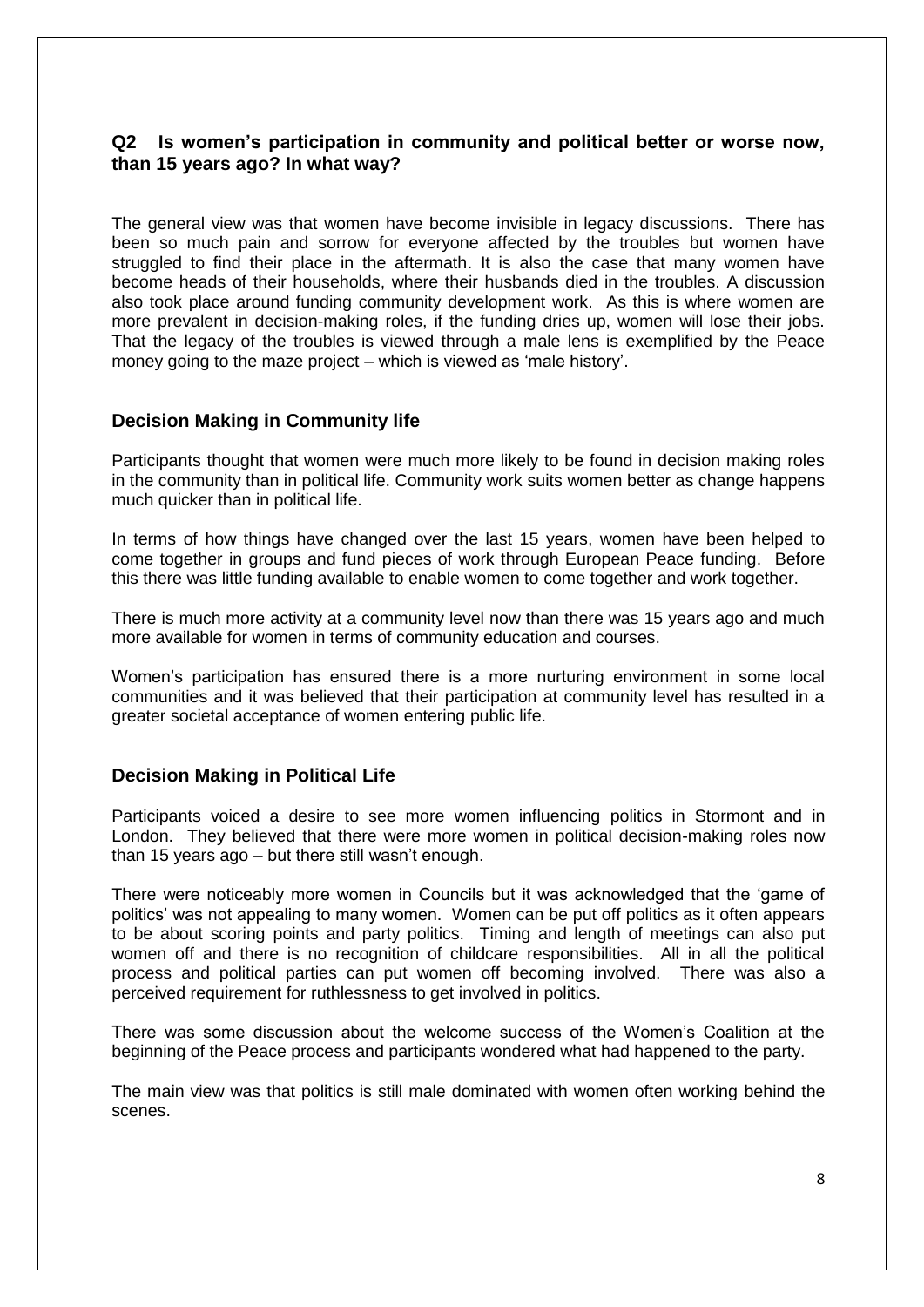# **Women's Lives have Improved**

Many of the women believed that the lot of women generally has improved over the last 15 years. Young women are more independent. They are more likely to be working in good jobs for more than just 'pin money'. Their lives are very different to those of their grandmothers. Many more women are out working and it is even sometimes the case that fathers stay at home and care for children.

Young women are educated – they will not be held back.

Women also believed that life has changed for women who haven't married. While their voices were frequently silent within community life in the past – they have shown they can successfully fight for themselves and support themselves.

It was noted that equality is now a legal requirement and this has had a beneficial impact on women's lives.

# **Women's Lives are Worse**

Some of the women said that although legislation promoting equality has been enacted in NI, attitudes have not changed. Gender specific assumptions prevail and mindsets have not changed. While men have a support system (usually their wives) that allows them to become involved in politics; this is not replicated for women.

There is a need to focus our efforts on promoting positive change for the next generation of young women.

Equal Pay has yet to be realised and lack of confidence and shouldering most of caring duties and responsibilities persists in holding women back.

Job segregation is still the norm. Women are still likely to be found in lower paid jobs and men dominate management roles. This persists even though many more women are in the paid workforce.